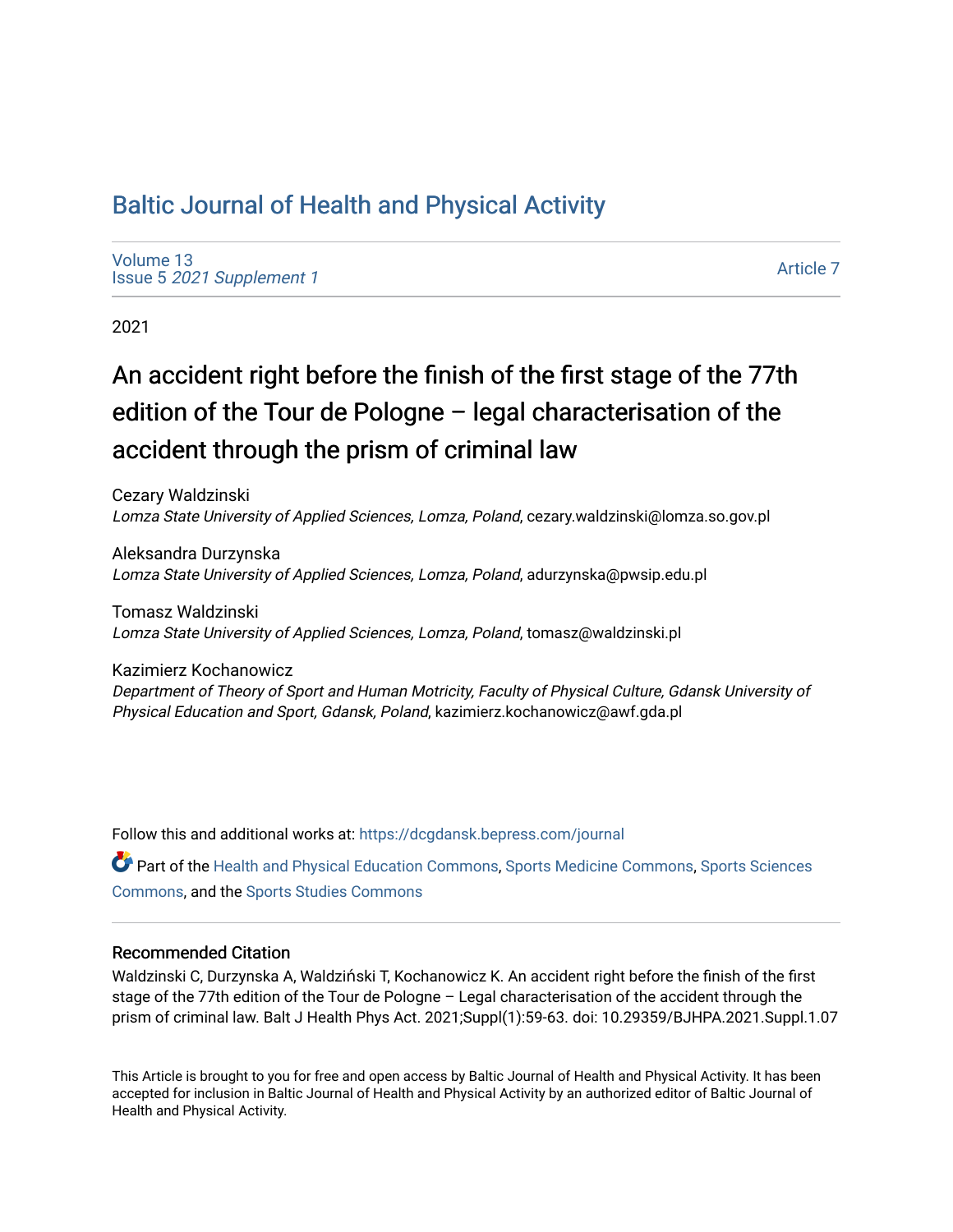# **An accident right before the finish of the first stage of the 77th edition of the Tour de Pologne – Legal characterisation of the accident through the prism of criminal law**

#### **Authors' Contribution:**

**A** Study Design

- **B** Data Collection
- **C** Statistical Analysis **D** Data Interpretation
- **E** Manuscript Preparation
- **F** Literature Search
- **G** Funds Collection

**CezaryWaldziński1 ABCDEFG,Aleksandra Durzyńska1 ABCDEFG, Tomasz Waldziński1 ABCDEFG, Kazimierz Kochanowicz<sup>2 ABCDEFG</sup>** 

- <sup>1</sup> Lomza State University of Applied Sciences, Lomza, Poland
- 2 Department of Theory of Sport and Human Motricity, Faculty of Physical Culture, Gdansk University of Physical Education and Sport, Gdansk, Poland

#### **abstract**

On August 5, 2020 the first of five stages of the 77th edition of the Tour de Pologne took place. In the final meters of the first stage of the race around Poland, an unfortunate accident occurred. Jumbo-Visma rider, Dylan Groenewegen, who fought for the victory, deviated from his line and by going to the right prevented Fabio Jakobsen from riding and finishing the race. As a result, the Deceuninck-Quick-Step cyclist hit the barriers at high speed and suffered very serious injuries. Fabio Jakobsen, a talented cyclist, was taken to hospital in a severe condition. One of the judges who stood nearby and handled the photocell as well as numerous cyclists from the peloton were also seriously injured. By the commissaires' panel decision Dylan Groenewegen was disqualified and excluded from further competition. The Union Cycliste Internationale considered the cyclist's behaviour unacceptable and referred the matter to the Disciplinary Commission, to request the imposition of sanctions commensurate with the seriousness of the facts. It will be extremely difficult to determine that the injuries suffered by Fabio Jakobsen in the crash at the finish of the first stage of the 77th Tour de Pologne were caused under the conditions of sport risk justification.

**Key words:** criminal law, accident, Tour de Pologne.

#### **article details**

|                               | Article statistics: Word count: 2,153; Tables: 0; Figures: 0; References: 17                                                                                                                                                                                                                                                                                                                                                                                                                                                                                                                                       |
|-------------------------------|--------------------------------------------------------------------------------------------------------------------------------------------------------------------------------------------------------------------------------------------------------------------------------------------------------------------------------------------------------------------------------------------------------------------------------------------------------------------------------------------------------------------------------------------------------------------------------------------------------------------|
|                               |                                                                                                                                                                                                                                                                                                                                                                                                                                                                                                                                                                                                                    |
|                               | Received: October 2020; Accepted: March 2021; Published: September 2021                                                                                                                                                                                                                                                                                                                                                                                                                                                                                                                                            |
| <b>Full-text PDF:</b>         | http://www.balticsportscience.com                                                                                                                                                                                                                                                                                                                                                                                                                                                                                                                                                                                  |
| Copyright                     | © Gdansk University of Physical Education and Sport, Poland                                                                                                                                                                                                                                                                                                                                                                                                                                                                                                                                                        |
| Indexation:                   | Celdes, Clarivate Analytics Emerging Sources Citation Index (ESCI), CNKI Scholar (China National Knowledge<br>Infrastructure), CNPIEC, DOAI, EBSCO - Central & Eastern European Academic Source, EBSCO - SPORTDiscus,<br>EBSCO Discovery Service, Google Scholar, Index Copernicus, J-Gate, Naviga (Softweco, Primo Central (ExLibris),<br>ProQuest - Family Health, ProQuest - Health & Medical Complete, ProQuest - Illustrata: Health Sciences, ProQuest -<br>Nursing & Allied Health Source, Summon (Serials Solutions/ProQuest, TDOne (TDNet), Ulrich's Periodicals Directory/<br>ulrichsweb, WorldCat (OCLC) |
| Fundina:                      | This research received no specific grant from any funding agency in the public, commercial, or not-for-profit sectors.                                                                                                                                                                                                                                                                                                                                                                                                                                                                                             |
| <b>Conflict of interests:</b> | Authors have declared that no competing interest exists.                                                                                                                                                                                                                                                                                                                                                                                                                                                                                                                                                           |
| Corresponding author:         | Aleksandra Durzyńska, Spółdzielcza Str. 29/16, 18-400 Łomża, Poland; phone +48 668426659, e-mail: adurzynska@<br>pwsip.edu.pl                                                                                                                                                                                                                                                                                                                                                                                                                                                                                      |
| <b>Open Access License:</b>   | This is an open access article distributed under the terms of the Creative Commons Attribution-Non-Commercial-No-<br>Derivatives 4.0 International (https://creativecommons.org/licenses/by-nc-nd/4.0/), which permits use, distribution<br>and reproduction in any medium, provided the original work is properly cited, the use is non-commercial and is<br>otherwise in compliance with the license.                                                                                                                                                                                                            |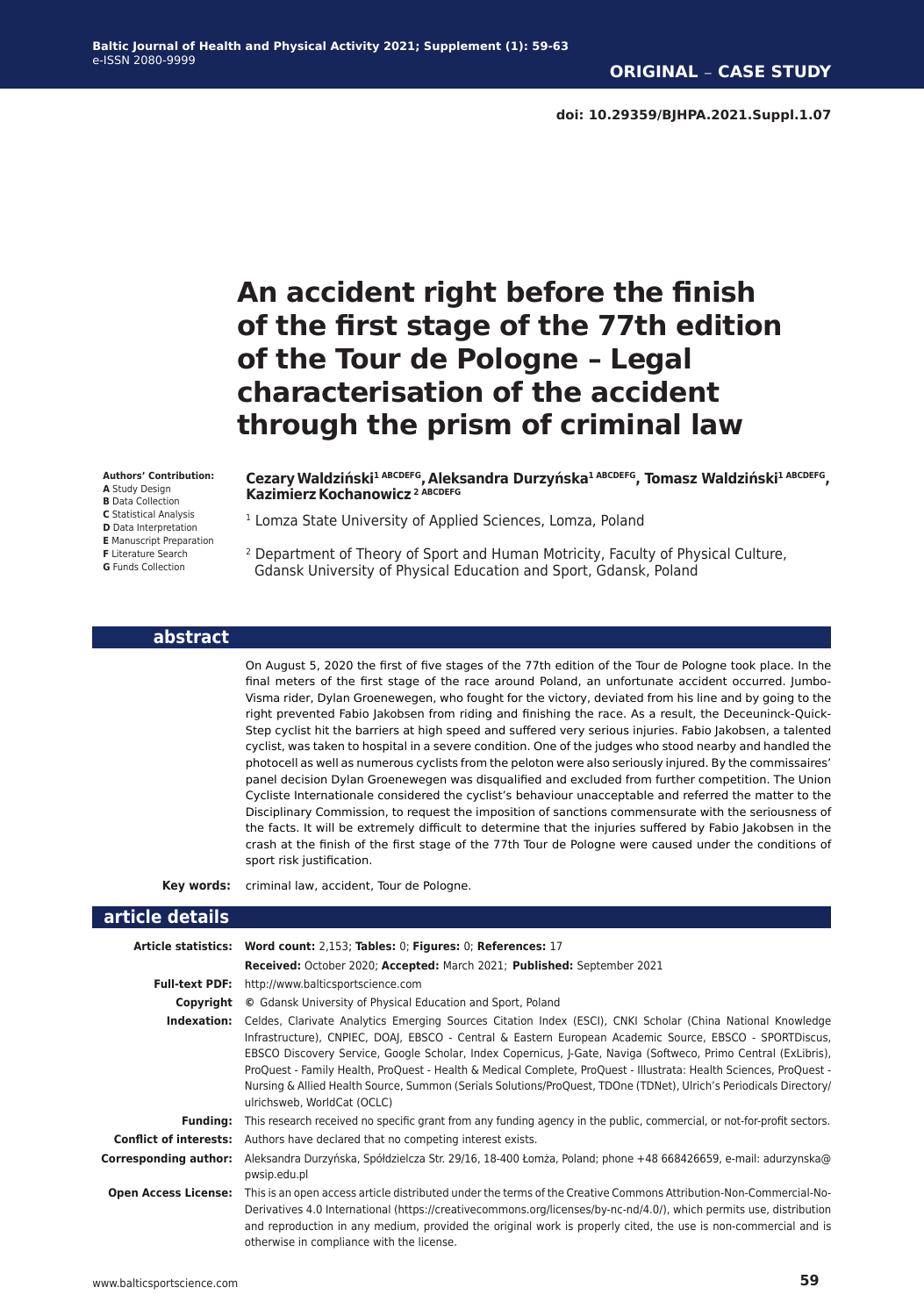## **introduction**

The 2020 Tour de Pologne was expected to be unique as it was the first stage race after the break caused by the coronavirus – SARS-CoV-2. However, the 77th edition of Tour de Pologne is famous for other reasons. At the finish of the first stage of this race an unfortunate accident happened. Fabio Jakobsen, a talented cyclist of the Deceuninck– Quick-Step team, suffered serious injuries.

Shortly after the accident, the Regional Public Prosecutor's Office in Katowice initiated a principal investigation in order to determine the circumstances of the crash and assess whether a crime has been committed. According to the statement of the Regional Public Prosecutor's Office in Katowice, due to the nature of injuries suffered by the cyclist and the judge, the investigation is conducted in the matter of unintentionally inflicting grievous bodily harm, i.e. an act under article 156 §2 of the Criminal Code [1, 2]. The prosecutor must, therefore, determine whether the caused injuries were a result of culpable human activity or whether they were a result of a combination of several circumstances, and thus neither fault nor the criminal liability can be attributed to a person.

This article attempts to assess the unfortunate accident that occurred just before the finish line of the first stage of the 2020 Tour de Pologne through the prism of the provisions of the Act of 6 June 1997, Criminal Code [3], including the so-called (binding in Poland) sport risk justification, which excludes the criminal liability of the competitor who caused damage to the health or death of the competitor or third parties (bystanders) during the competition. There is no room for doubt: the prosecutor conducting the investigation in the matter of unintentionally inflicting grievous bodily harm, after gathering all evidence, will have to answer the question whether the behaviour of Dylan Groenewegen, a cyclist, falls within the sport risk justification of the crime.

### **course of events reproduced on the basis of commonly available materials**

First of all, it should be noted that this accident was recorded on more than one device and these recordings are widely available on the Internet [4]. Thus, such material is objective in character. It is resistant to the passage of time and is not prone to deformation. As a consequence, recreating the course of this particular crash is not difficult.

On August 5, 2020, the first of five stages of the 77th edition of the Tour de Pologne took place. Cyclists started this stage at the Silesian Stadium in Chorzów, a multifunctional sport stadium in Silesian Voivodeship, and finished next to the Spodek Arena in Katowice. They rode for 196 km.

In the final meters of the first stage of the race around Poland, an unfortunate accident occurred. Jumbo-Visma cyclist, Dylan Groenewegen, who fought for the victory, deviated from his line and by going to the right prevented Fabio Jakobsen from cycling and finishing the race. As a result, the Deceuninck–Quick-Step cyclist hit the barriers at high speed and suffered very serious injuries. Fabio Jakobsen, a talented cyclist, was taken to hospital in a severe condition. One of the judges, who stood nearby and handled the photocell, and numerous cyclists from the peloton were also seriously injured. All injured were given immediate medical assistance. Those most severely affected were sent to the Vovoidship Specialist Hospital in Sosnowiec, where they received further medical assistance. Dutch cyclist Fabio Jakobsen suffered the most serious injuries. He underwent a surgery and now has to go through a long rehabilitation process [5–9].

By the commissaires' panel decision, Dylan Groenewegen was disqualified and excluded from further competition. The Union Cycliste Internationale considered the cyclist's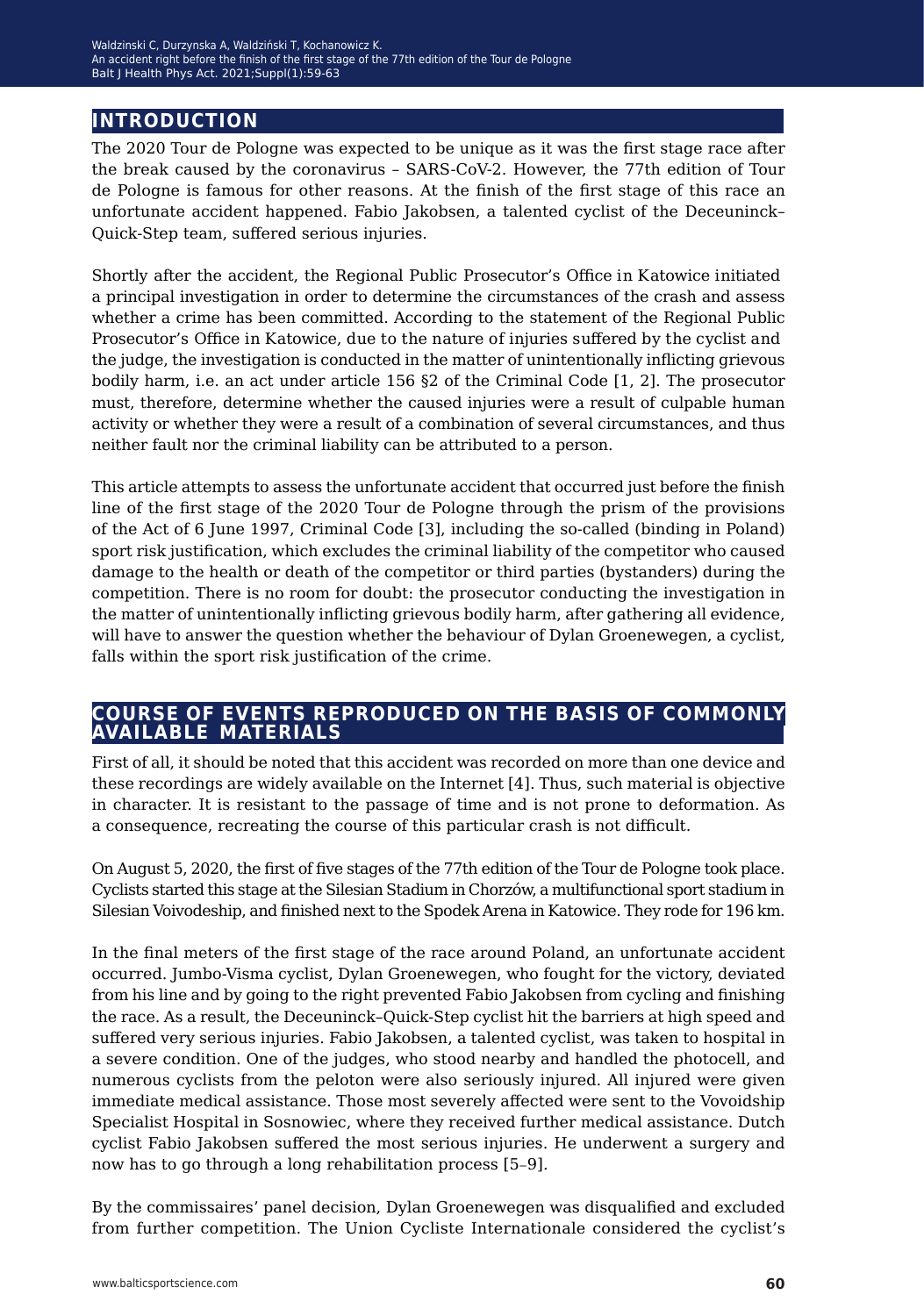behaviour unacceptable and referred the matter to the Disciplinary Commission to request the imposition of sanctions commensurate with the seriousness of the facts [10].

### **legal analysis of the crash through the prism of the polish criminal code**

The analysed event occurred in the territory of the Republic of Poland. As a consequence, in accordance with the territoriality principle stated in Article 5 of the Polish Criminal Code, the unfortunate accident should be assessed through the prism of the Polish criminal code. Article 5 of the Polish Criminal Code applies to a perpetrator regardless of his nationality, thus the Polish criminal code applies to Polish citizens (regardless of the place of domicile) and to foreigners.

Polish criminal law sets out circumstances which exclude criminal liability. Such circumstances include, among others, the so-called justifications. It is generally accepted in the legal doctrine that justification is a circumstance excluding unlawfulness and thus criminal liability. Criminal law identifies statutory and non-statutory justifications. The former are listed in the statute, where their features are defined (e.g., right to selfdefence, state of higher necessity). On the other hand, non-statutory justifications do not have their own statutory source, but they have been developed in legal doctrine and are recognised in judicial decisions.

Sport risk is one of the so-called non-statutory justifications, i.e. circumstances excluding the unlawfulness of a prohibited act. Although actions of a competitor acting under the conditions of sport risk justification formally fulfil the elements of a crime (e.g. causing serious injury to another competitor), yet there are not illegal and, therefore, do not constitute a crime.

Before giving grounds applying to the sport risk justification, it is necessary to make a few general remarks about the investigation being conducted in the Regional Public Prosecutor's Office in Katowice, as well as the direction in which it is being conducted. What is important, the investigation is being carried as an ad rem procedure, so no one has been charged with inflicting grievous bodily harm yet. According to the statement of the Regional Prosecutor's Office in Katowice, due to the nature of injuries suffered, the investigation is conducted in the matter of unintentionally inflicting grievous bodily harm, i.e. an act under article 156 §2 of the Criminal Code. Pursuant to article 9 §2 of the Criminal Code, a prohibited act is committed unintentionally if the perpetrator, without having an intent of its commission, commits it due to non-compliance with carefulness required in the given circumstances, although he has foreseen or might have foreseen the possibility of committing it. In the event in question, the source of the precautionary rules were the rules of road bicycle racing, in particular the precautionary rules for the prevention of acts of violence and sports accidents, not the traffic rules or the speed limits.

The unfortunate accident could not be classified as a crime against traffic safety, i.e. the so-called "serious traffic accident", as set out in article 177 §2 of the Criminal Code, which is subject to the penalty of deprivation of liberty for between 6 months and 8 years. A traffic accident, defined in article 177 §2 of the Criminal Code, may be a result of violation of road safety rules. However, the national road safety rules did not apply to the cyclists – they cycled on a road closed for traffic.

Therefore, the cyclists were not road traffic participants. The road was reserved for competitors only. For this reason, the competitors were not obliged to follow the traffic rules, including the speed limits. However, what is important, cyclists were obliged to follow the rules of their sport discipline – road bicycle racing. For these reasons, the Prosecutor's Office's viewpoint on the legal characterisation of the act is adequate.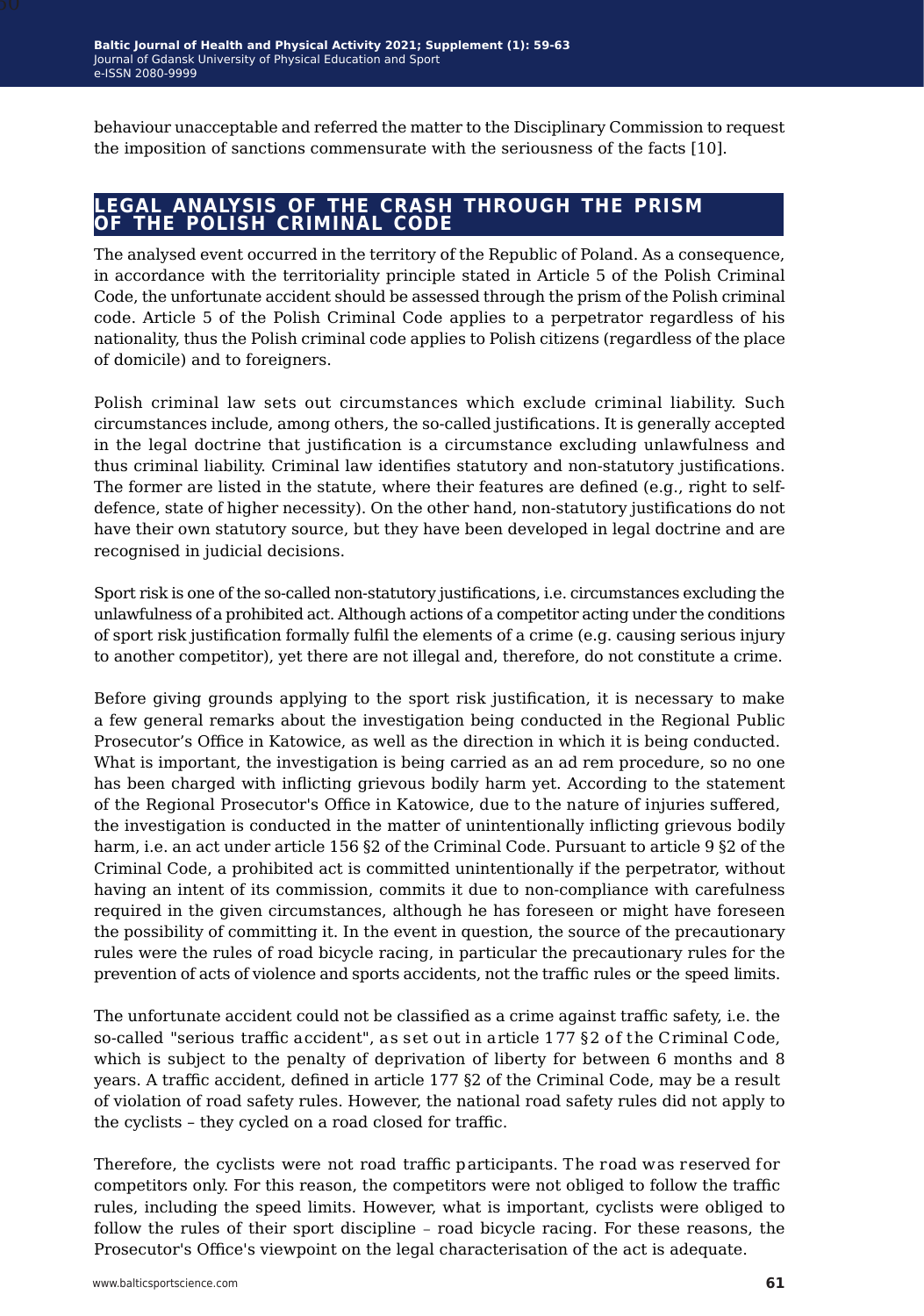As stated above, the prosecutor in charge of the investigation, after gathering all evidence, will have to answer the question whether the behaviour of cyclist Dylan Groenewegen falls within the sport risk justification. In the Polish legal system, the exclusion of criminal liability of a competitor on the basis of the sport risk justification for injury or death of an opponent takes place when the following conditions are jointly met [11]:

- 1. death or injury occurred while practicing the permitted sport,
- 2. the action was taken for a specific sport purpose, i.e. in order to defeat another player or team,
- 3. the perpetrator of death or injury followed the rules applicable in the given sport discipline.

Legal literature and judicial decisions indicate that the exclusion of criminal liability for causing a sport accident under the conditions of a sport risk justification may occur not only when the competitor is involved in the accident, i.e. both the injured party and the perpetrator is the competitor, but also when the effects of the participant's behaviour affect third parties (bystanders), i.e. audience, judges, coaches, etc. [12, 13].

According to article 13 section 1 point 2 of the act on sport [14], Polish sports associations have the exclusive right to establish and implement sports, organisational and disciplinary rules in sports competition organised by them. Sport rules take a central place in the assessment of a competitor's criminal liability for the death or injury of a fellow competitor. However, not every violation of sport rules will result in criminal liability. Such liability occurs only if there is a causal relationship between the violation of a specific rule and the result – death or bodily injury of a competitor. In other words, causing the effect of death or bodily injury of a competitor can only be attributed to another competitor if the compliance with the sports rules would prevent this effect from occurring.

Sports rules are based on the standard of conduct addressed to specific groups, distinguished due to the nature of sports activities, i.e. both to game participants, referees, coaches or organizers of sports events [15]. These principles can perform various functions, and therefore science uses different typologies. Szwarc [16] distinguishes between an order principle and a precautionary principle. The order principle defines the course of a fight or game, while the precautionary principle is used to prevent brutality and sports accidents. Only the precautionary principle is of criminal law significance, as it may form the basis for a legal assessment of an athlete's behaviour. On the other hand, violation of the order principle may only result in liability in the course of the game (in-sport). In addition, Szwarc [16] distinguishes among the above-mentioned rules of sports fundamental (important) rules, which are essential for a given branch of sport and the violation of which means that a given behaviour ceases to be considered a sport, and any accidents caused in connection with it should be assessed through the prism of the legal criminal norm [16].

The sport rules established by the Polish Cycling Federation are a consequence of the Union Cycliste Internationale regulations. The sports provisions of the Polish Cycling Federation are systematically and directly translated from the original regulations of the Union Cycliste Internationale [17]. In accordance with point 2.3.036 of Part II entitled "Road Races" of the Polish Cycling Federation regulations, cyclists are strictly forbidden to deviate from the lane they selected when launching into the sprint and, in so doing, endangering others. Furthermore, what is crucial, according to point 5.1 of Part II of the Polish Cycling Federation regulations, deviation from the chosen line that obstructs or endangers another cyclist or irregular sprint (including pulling the jersey or saddle of another cyclist, intimidation or threat, blow from the head, knee, elbow, shoulder, hand, etc.) constitutes a disciplinary offence for which, in serious cases, the commissaires' panel (jury) may disqualify a cyclist.